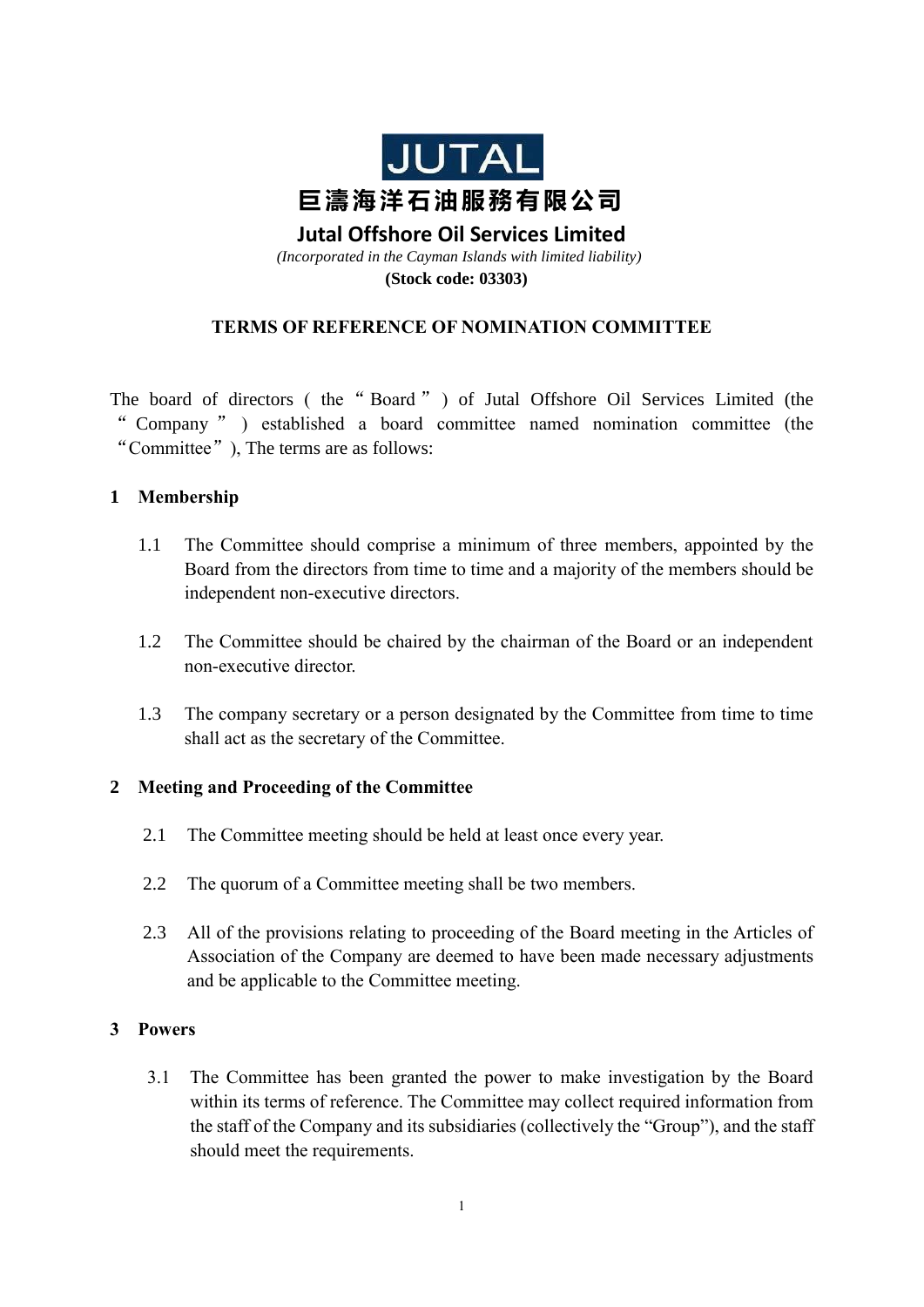- 3.2 The Committee could seek legal and other independent professional advice and invite those with relevant experience and expertise to attend the Committee meeting where necessary.
- 3.3 The Committee should be provided with sufficient resources to discharge its duties.

## **4 Duties**

- 4.1 The duties of the Committee include but are not limited to the followings:
	- (a) to review the structure, size and composition (including the skills, knowledge and experience) of the Board at least annually and make recommendations on any proposed changes to the Board to complement the Company's corporate strategy;
	- (b) to identify individuals suitably qualified to become Board members and select or make recommendations to the Board on the selection of individuals nominated for directorships;
	- (c) to assess the independence of independent non-executive directors and proposed independent non-executive directors, if applicable, their sufficiency of time to be devoted to the Company, if necessary, with reference to the requirements of the "Rules Governing the Listing of Securities on the Stock Exchange of Hong Kong Ltd.";
	- (d) to make recommendations to the Board on the appointment or re-appointment of directors and succession planning for directors, in particular the chairman and the chief executive;
	- (e) review and adopt the Board's policy on diversity of the Board, as appropriate, and review the measurable objectives that the Board has set for implementing such policy, and the progress on achieving the objectives;
	- (f) to conform to any requirement, direction, and regulation that may from time to time be prescribed by the Board; and
	- (g) where the Board proposes a resolution to elect an individual as an independent non-executive director at the general meeting, to set out in the circular to shareholders and/or explanatory statement accompanying the notice of the relevant general meeting:
		- aa. the process used for identifying the individual and why the Board believes the individual why they believe he/she should be elected and the reasons why it considers the individual to be independent;